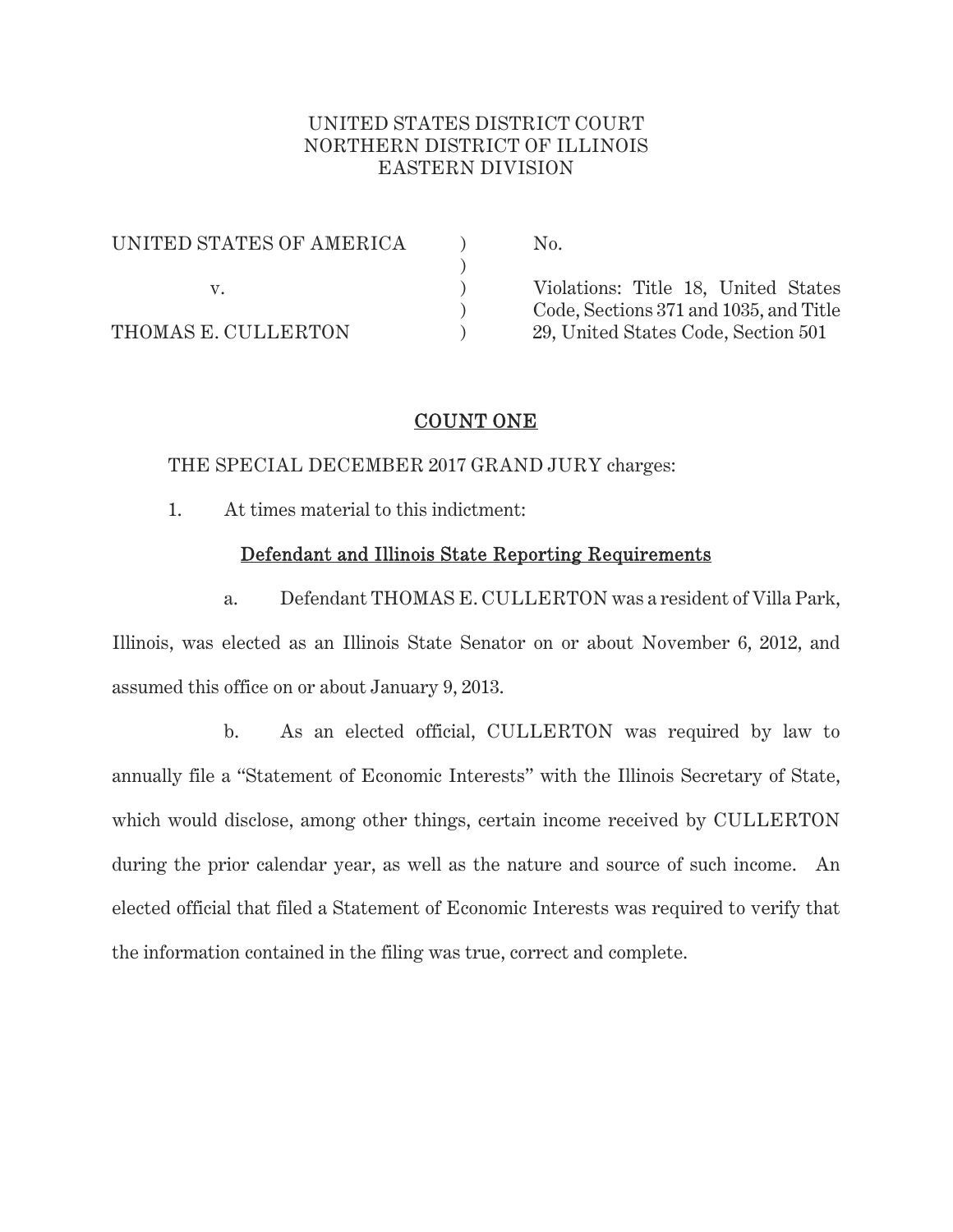## Teamsters Union Entities and Individual

c. The International Brotherhood of Teamsters was a "labor organization" within the meaning of Title 29, United States Code, Sections 402(i) and 402(j) that represented and actively sought to represent employees of employers engaged in industries affecting interstate commerce for the purpose of dealing with such employers concerning their employees' wages, hours, and other conditions of employment. The International Brotherhood of Teamsters issued charters to local unions and joint councils of local unions affiliated with the International Brotherhood of Teamsters.

d. Teamsters Joint Council 25, with offices in Park Ridge, Illinois, was a joint council affiliated with the International Brotherhood of Teamsters and was a "labor organization" within the meaning of Title 29, United States Code, Sections 402(i) and 402(j). Teamsters Joint Council 25 represented and actively sought to represent employees of employers engaged in industries affecting interstate commerce including more than approximately 100,000 International Brotherhood of Teamsters members in the Chicago area and northwest Indiana region, and had approximately 26 local union affiliates. The vast majority of the annual expenses of the Teamsters Joint Council 25 were funded by a "per capita tax" paid to Teamsters Joint Council 25 by its affiliated local unions and their members.

e. Teamsters Joint Council 25 employed individuals known as "organizers," whose duties included recruiting new members to the International Brotherhood of Teamsters and supporting labor strikes and picketing activities on behalf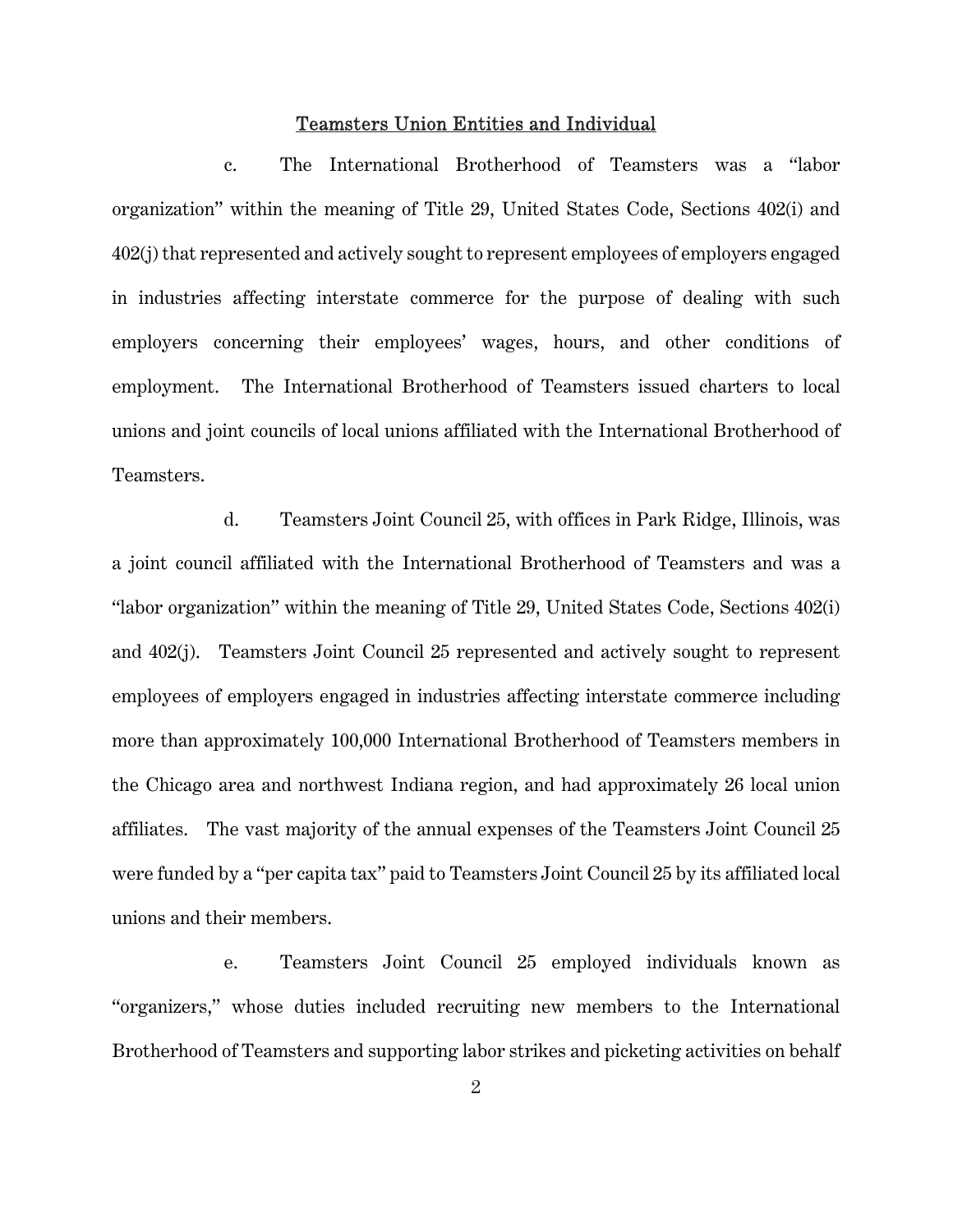of Teamsters union members. Employees of Teamsters Joint Council 25, including organizers, were paid twice a month, and their salaries were funded in part by the "per capita tax" paid by the local unions affiliated with Joint Council 25 and their members.

f. Teamsters Local Union 734, with offices in Chicago, Illinois, was issued a charter by the International Brotherhood of Teamsters, and was a "labor organization" within the meaning of Title 29, United States Code, Sections 402(i) and 402(j) which represented and actively sought to represent employees of employers engaged in industries affecting interstate commerce as the local union body through which such employees enjoyed membership and became affiliated with the International Brotherhood of Teamsters.

g. Teamsters Local Union 734 Health and Welfare Fund, sometimes referred to as the Local 734 Welfare Fund, was an employee welfare benefit plan subject to Title I of the Employee Retirement Income Security Act (hereinafter, "ERISA"), that was established and maintained by an employee organization representing employees engaged in interstate commerce and in industries and activities affecting interstate commerce for the purpose of providing employee welfare benefits to the members of Teamsters Local Union 734 and other eligible employees as participants in accordance with documents governing the plan, commonly known as the Local 734 Health & Welfare EIN: 36-2272414 Plan No. 501 (the "health and welfare plan"). The Health and Welfare Fund, as operated consistent with the health and welfare plan, was a private plan affecting commerce under which medical benefits, items and services were provided to individuals, and constituted a health care benefit program within the meaning of Title 18,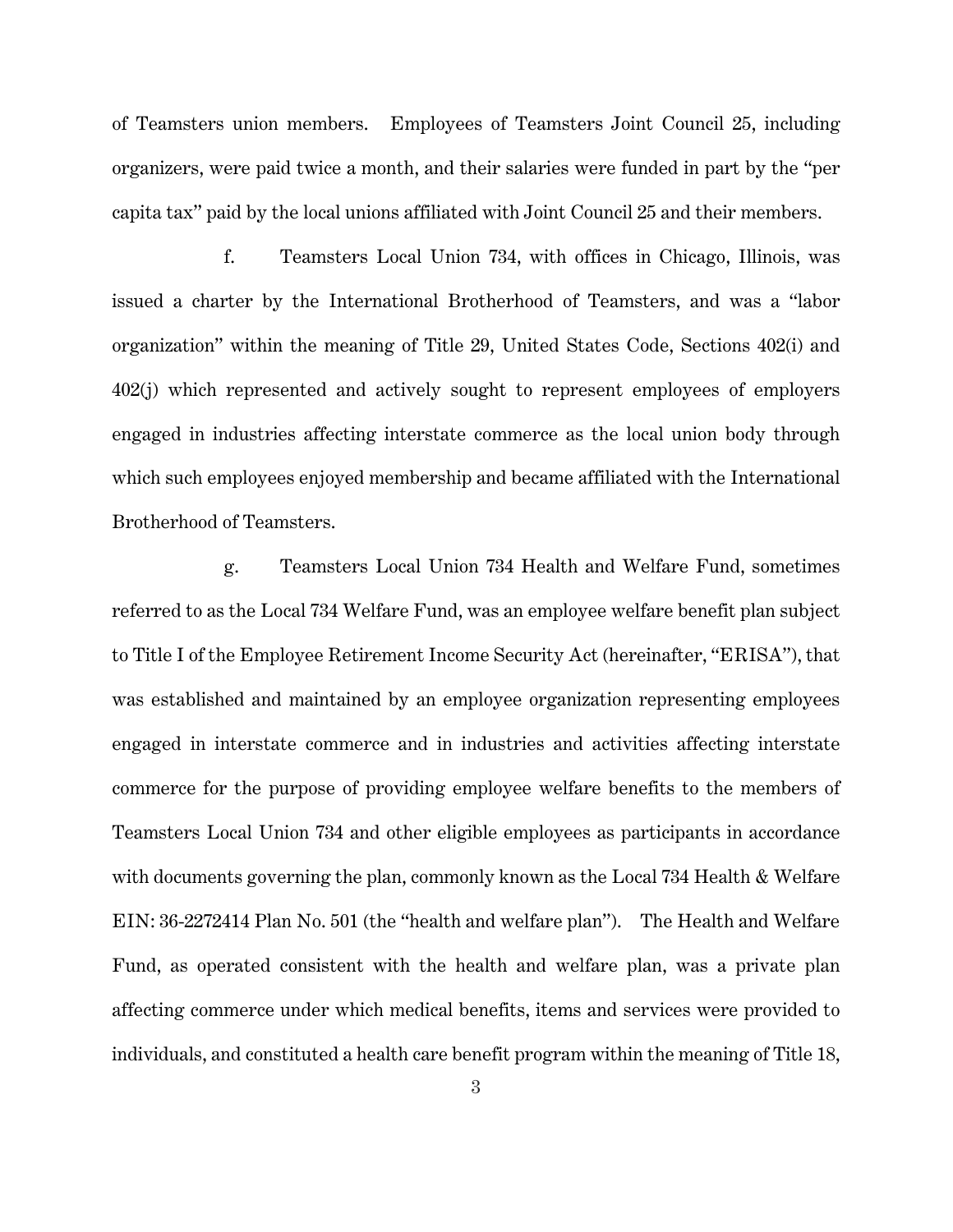United States Code, Section 24(b). The Health and Welfare Fund provided plan participants and their families with medical benefits. Employers who entered into collective bargaining and other agreements with Teamsters Local Union 734 were contractually required to make contributions to the Health and Welfare Fund for the benefit of their employees who were members of Teamsters Local Union 734 and other eligible participants in the Health and Welfare Fund. In order to be an eligible participant and receive payments from the Health and Welfare Fund as an active employee, the health and welfare plan required, among other things, that an employee be regularly scheduled to work at least thirty hours per week.

h. Teamsters Local Union 734 Pension Fund was an employee pension benefit plan subject to Title I of ERISA, that was established and maintained by an employee organization representing employees engaged in interstate commerce and in industries and activities affecting interstate commerce for the purpose of providing retirement benefits for such employees as members of Teamsters Local Union 734 and other eligible participants in the plan in accordance with documents governing the plan, commonly known as the Local 734 Pension Fund EIN: 51-6040136 Plan No. 001 (the "pension plan"). The Pension Fund, as operated consistent with the pension plan, provided plan participants with retirement benefits. Employers who entered into collective bargaining and other agreements with Teamsters Local Union 734 were contractually required to make contributions to the Pension Fund for the benefit of their employees who were members of Teamsters Local Union 734 and other eligible participants in the Pension Fund. In order to accrue additional benefits on an ongoing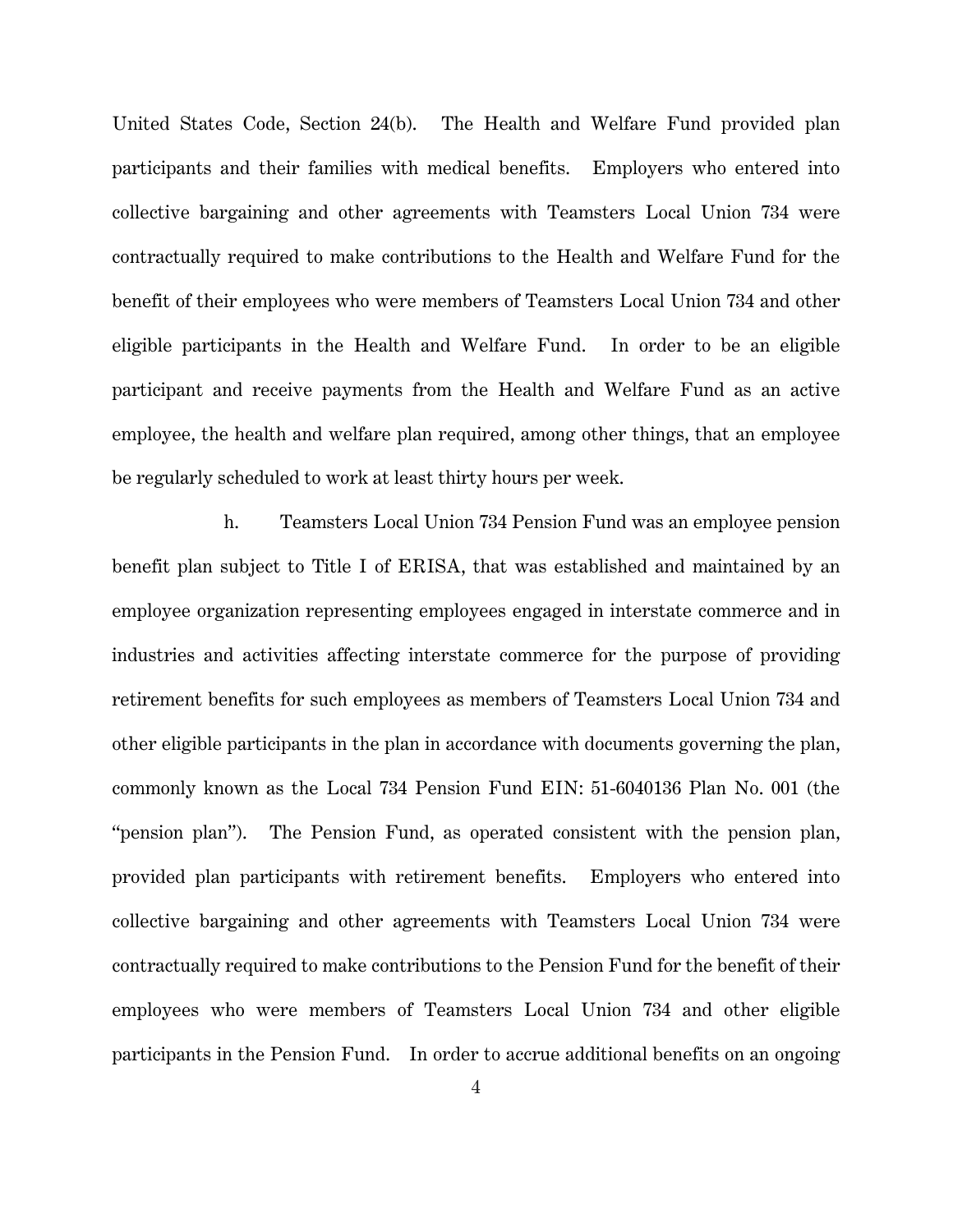basis from the Pension Fund through continued employment, known as "benefit service," the pension plan required an employee to work at least twenty-two weeks a year.

i. Before assuming office as an Illinois State Senator, CULLERTON worked at Company A and was a member of Teamsters Local Union 734. However, shortly after CULLERTON was elected to the Illinois Senate on or about November 6, 2012, CULLERTON's employment with Company A was terminated, and due to the termination of his employment with Company A, CULLERTON was no longer an eligible participant in the Teamsters Local Union 734 Health and Welfare Fund and could no longer accrue additional benefit service from the Teamsters Local Union 734 Pension Fund.

j. Individual A was the President of Teamsters Joint Council 25.

2. Beginning in or around 2013 and continuing to in or around February 2016, in the Northern District of Illinois, Eastern Division, and elsewhere,

## THOMAS E. CULLERTON,

defendant herein, did knowingly conspire with Individual A and others known and unknown to the Grand Jury to:

 a. embezzle, steal, and unlawfully and willfully abstract and convert to his own use, the moneys, funds, property, and other assets of a labor organization, namely, Teamsters Joint Council 25, by which he was employed, in violation of Title 29, United States Code, Section 501(c); and

 b. embezzle, steal, and unlawfully and willfully abstract and convert to his own use and the use of others, the moneys, funds, securities, premiums, credits,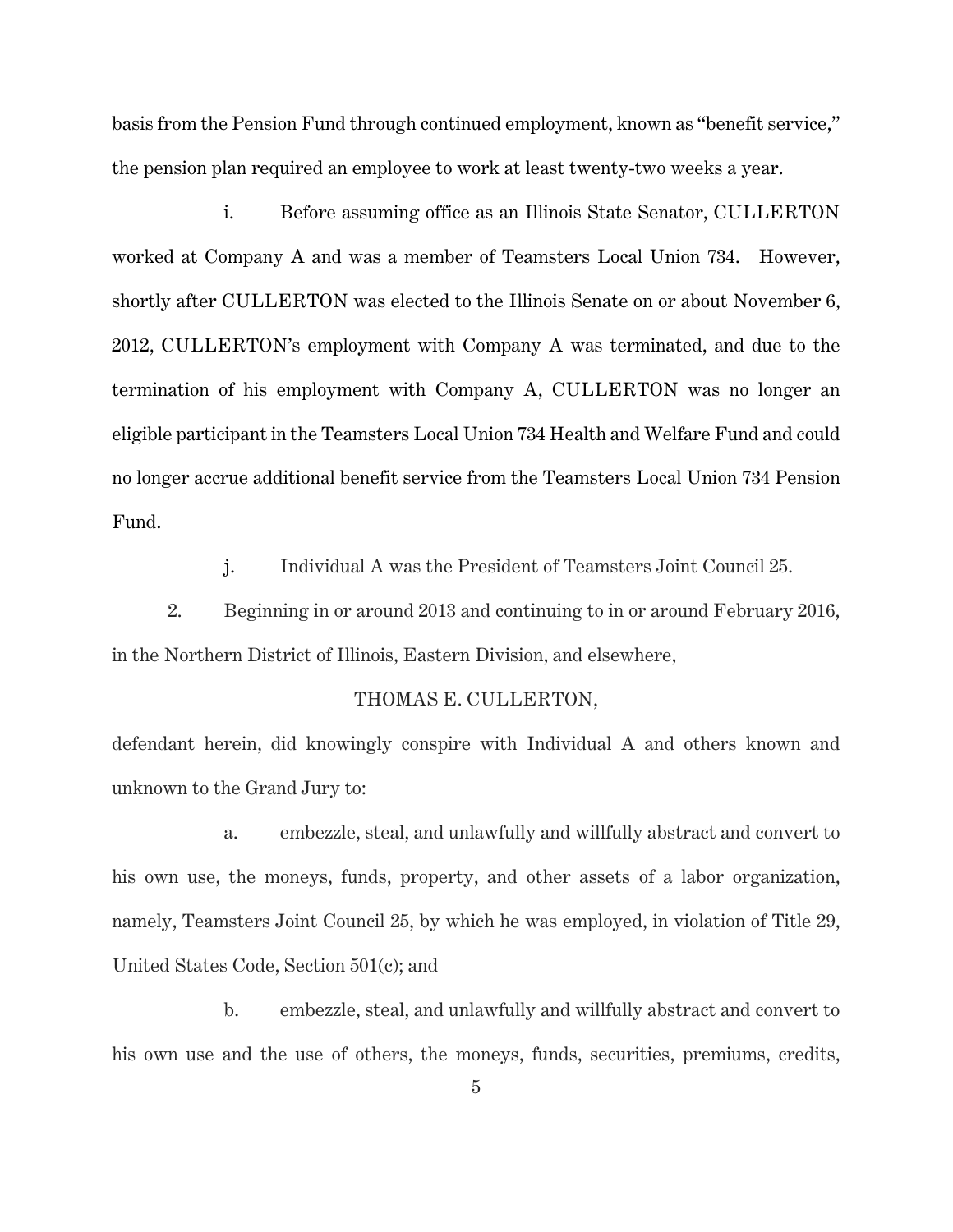property, and other assets of an employee welfare benefit plan and an employee pension benefit plan, and of a fund connected therewith, namely, the Teamsters Local Union 734 Health and Welfare Fund and the Teamsters Local Union 734 Pension Fund, in violation of Title 18, United States Code, Section 664.

3. It was part of the conspiracy that in or around March 2013, CULLERTON was hired by Individual A as a purported full-time salaried employee and organizer of Teamsters Joint Council 25 for the purpose of CULLERTON obtaining money and other employee benefits from Teamsters Joint Council 25, the Teamsters Local Union 734 Health and Welfare Fund, and the Teamsters Local Union 734 Pension Fund to which CULLERTON was not entitled.

4. It was further part of the conspiracy that in or around March 2013, Individual A caused Teamsters Joint Council 25 to enter into a participation agreement with the Teamsters Local Union 734 Health and Welfare Fund and the Teamsters Local Union 734 Pension Fund, whereby Teamsters Joint Council 25 agreed to make contributions to the Teamsters Local Union 734 Health and Welfare Fund and the Teamsters Local Union 734 Pension Fund for selected employees, thereby enabling CULLERTON to continue to be eligible to receive employee welfare and pension benefits from these employee benefit plans on the false pretense that he had legitimate full-time employment with Teamsters Joint Council 25. As part of this participation agreement, Joint Council 25 agreed to maintain complete and accurate records to substantiate the employment of those covered by the agreement, such as CULLERTON.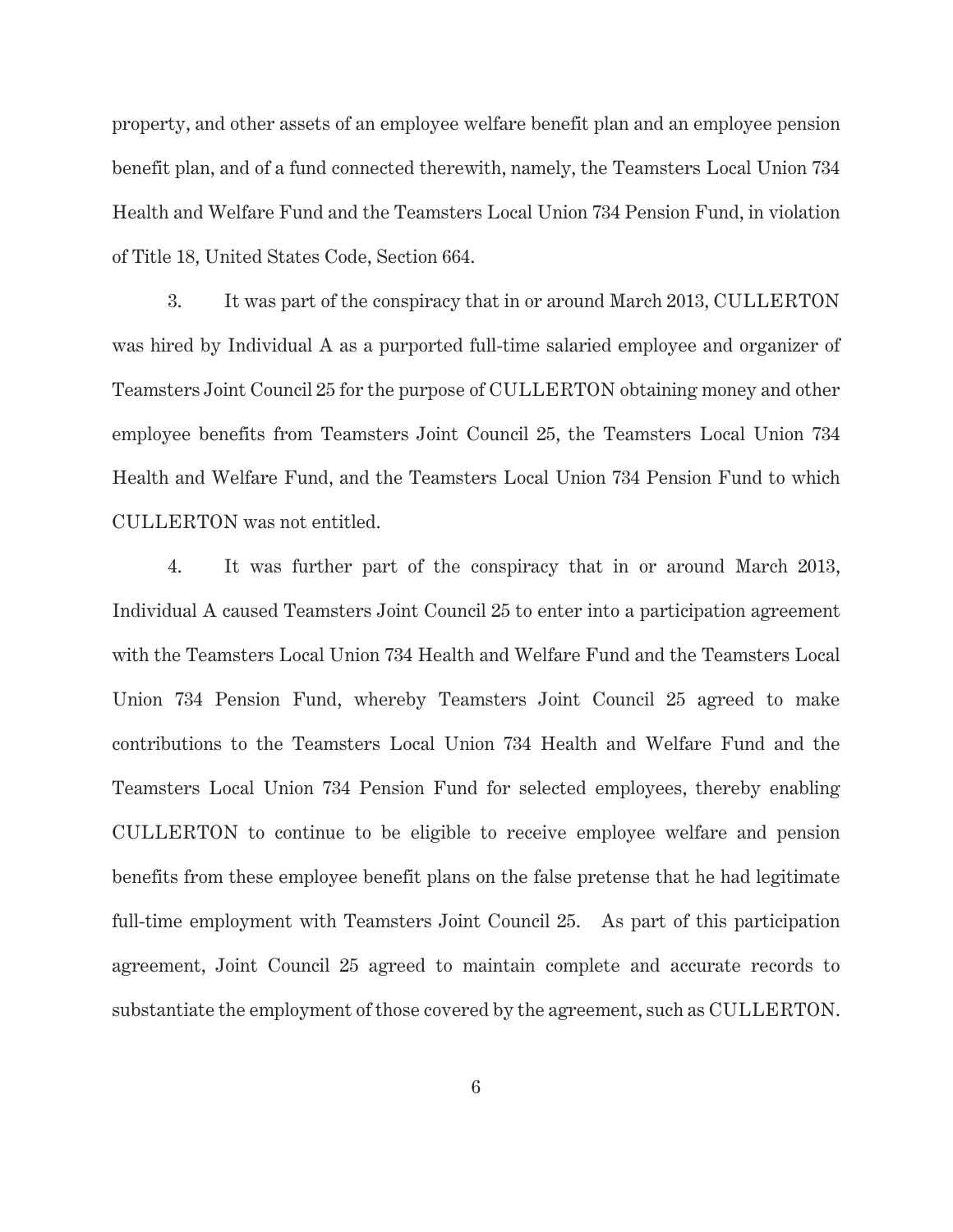5. It was further part of the conspiracy that Individual A caused salary payments to be made by Teamsters Joint Council 25 to CULLERTON, even though Individual A well knew that CULLERTON was doing little or no work for Teamsters Joint Council 25 during each pay period he was paid full-time salary as an organizer.

6. It was further part of the conspiracy that CULLERTON was paid a monthly car and telephone allowance by Teamsters Joint Council 25, even though CULLERTON did little or no work for Teamsters Joint Council 25 during each month CULLERTON was paid such car and telephone allowances.

7. It was further part of the conspiracy that CULLERTON was paid a bonus in or around December 2013, December 2014, and December 2015, even though CULLERTON did little or no work for Teamsters Joint Council 25 each year.

8. It was further part of the conspiracy that Individual A caused contribution payments to be sent to the Teamsters Local Union 734 Health and Welfare Fund and the Teamsters Local Union 734 Pension Fund pursuant to the participation agreement for the benefit of CULLERTON, even though Individual A well knew that CULLERTON was doing little or no work for Teamsters Joint Council 25 during the pay periods for which such contributions were made. These contribution payments were accompanied by remittance documents that made it falsely appear that the payments were made for approximately four or five weeks' worth of full-time work performed by CULLERTON.

9. It was further part of the conspiracy that CULLERTON used the proceeds of payments made to him by Teamsters Joint Council 25 to pay personal expenses, such as his mortgage, utilities, and groceries, and continued to accept benefits from the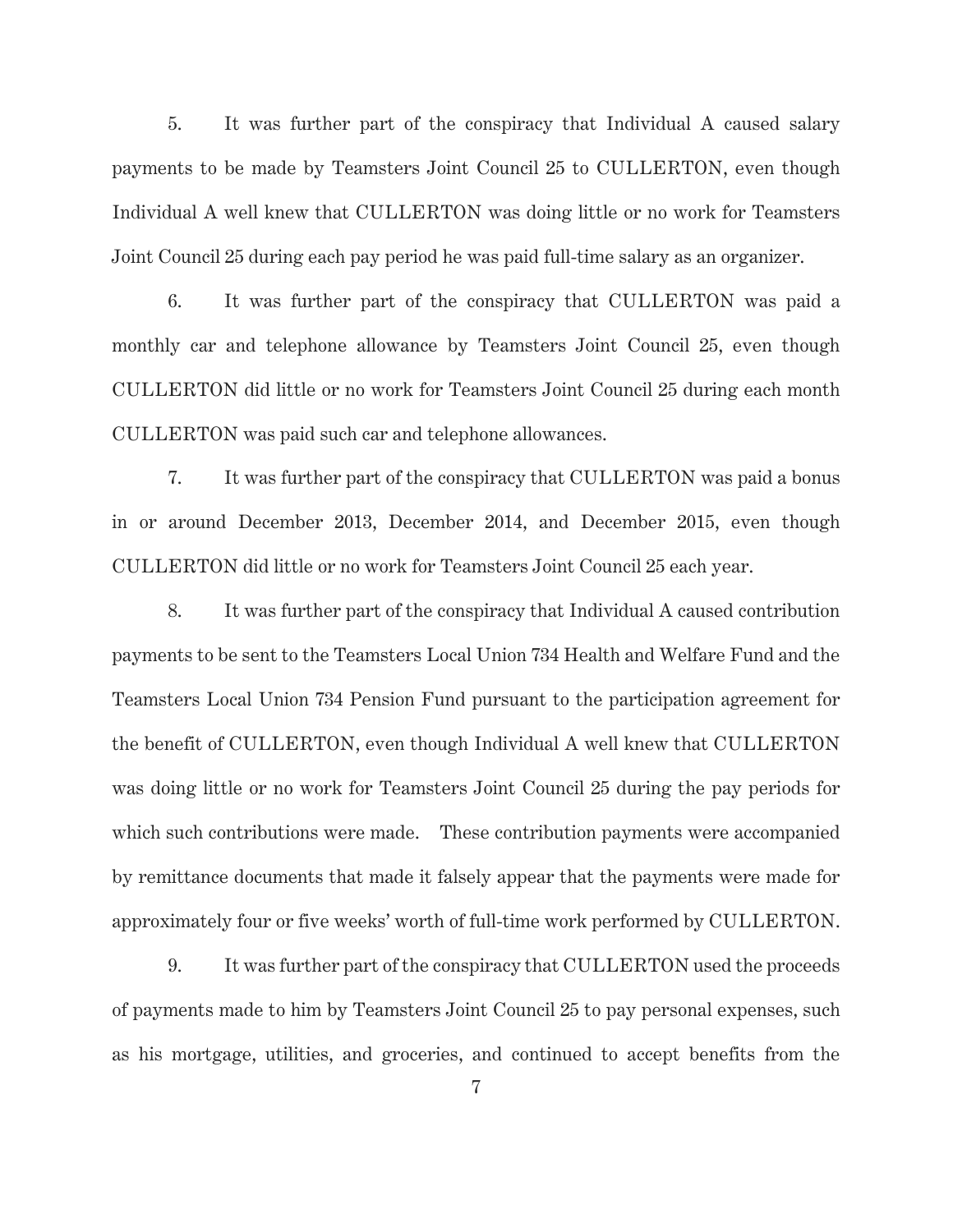Teamsters Local Union 734 Health and Welfare Fund and the Teamsters Local Union 734 Pension Fund even though CULLERTON did little or no work in return for such payments.

10. It was further part of the conspiracy that CULLERTON continued to receive from Teamsters Joint Council 25 payment of full-time salary, allowances, and contributions for health and welfare and pension plan benefits, even when CULLERTON attended sessions of the Illinois State Senate and when CULLERTON was otherwise performing his duties as a Senator in Springfield, Illinois.

11. It was further part of the conspiracy that CULLERTON repeatedly failed to respond to efforts by his supervisors at Teamsters Joint Council 25 to contact him and routinely ignored their requests that he perform the job functions of an organizer, as was required of other organizers employed by Teamsters Joint Council 25.

12. It was further part of the conspiracy that Individual A ignored and failed to act upon repeated complaints made by a supervisory employee of Teamsters Joint Council 25, who advised Individual A that CULLERTON did not show up for work and did not perform the functions of a full-time salaried organizer.

13. It was further part of the conspiracy that CULLERTON filed Statements of Economic Interests for calendar years 2013 and 2014 with the Illinois Secretary of State. These statements made it falsely appear that CULLERTON had received income each year for legitimately working as an organizer for Teamsters Joint Council 25, when CULLERTON well knew that he was not legitimately employed as an organizer for Teamsters Joint Council 25.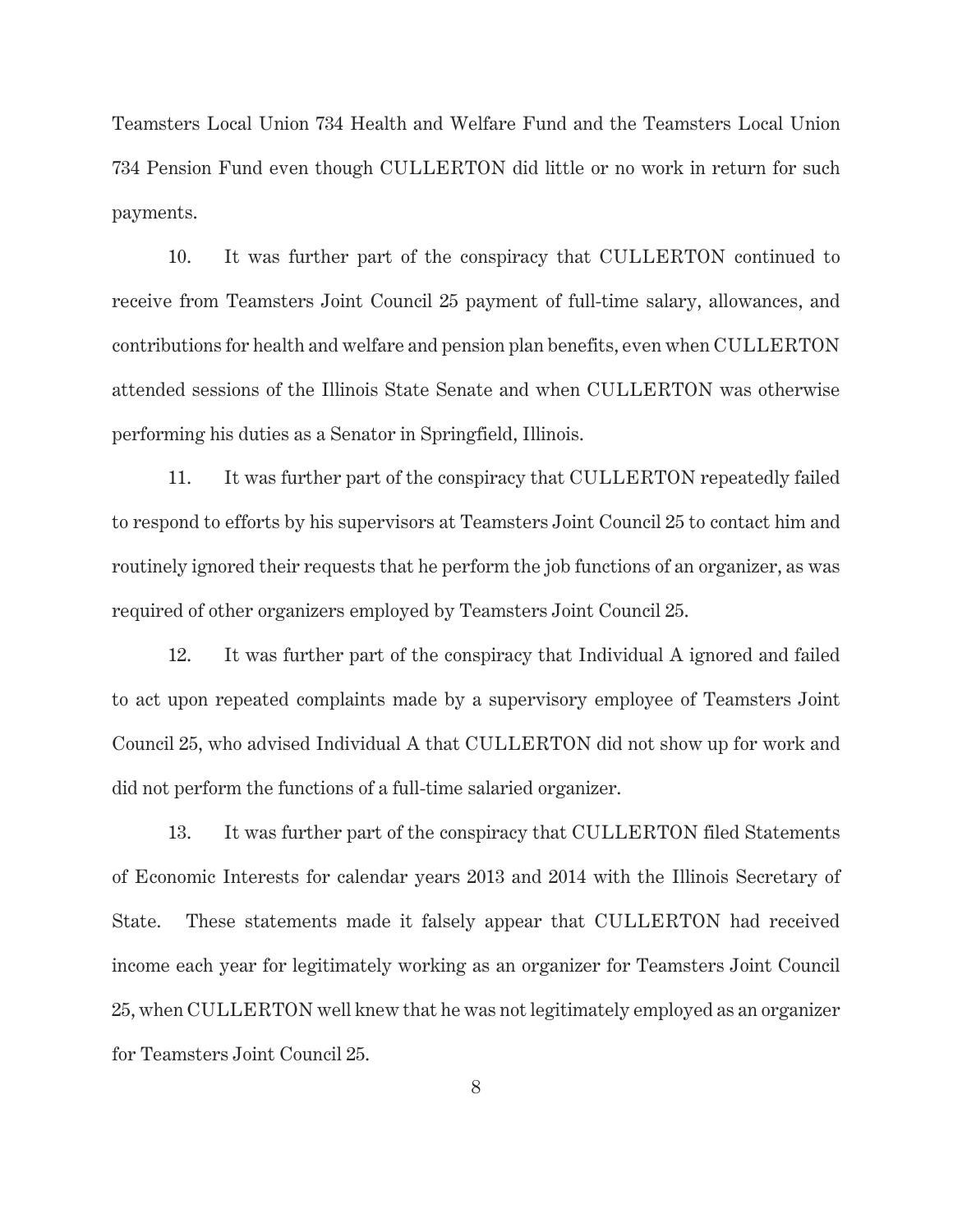14. It was further part of the conspiracy that CULLERTON filed Statements of Economic Interests for calendar years 2015 and 2016 with the Illinois Secretary of State. In these statements, CULLERTON falsely omitted income CULLERTON had received from Teamsters Joint Council 25 in 2015 and 2016.

15. As a result of the conspiracy, the defendant fraudulently obtained and misappropriated for his own benefit and the benefit of others (i) approximately \$188,320 in salary, allowances, bonuses, and other benefits from Teamsters Joint Council 25 and its members, (ii) approximately \$64,068 in health and welfare plan and pension plan contributions from Teamsters Joint Council 25 and its members; and (iii) approximately \$21,678 in reimbursed medical claims from Teamsters Local Union 734's Health and Welfare Fund, for a total loss of approximately \$274,066.

16. It was further part of the conspiracy that the conspirators misrepresented, concealed and hid, caused to be misrepresented, concealed and hidden, and attempted to misrepresent, conceal and hide acts done in furtherance of the conspiracy and the purpose of those acts done in furtherance of the conspiracy.

### Overt Acts

17. To effect the objects of the conspiracy, defendant THOMAS E. CULLERTON committed and caused to be committed the following overt acts, among others, in the Northern District of Illinois, Eastern Division and elsewhere:

 a. On or about January 20, 2015, CULLERTON caused to be delivered by mail an envelope addressed to Local 734 Health & Welfare/Pension, 6643 N.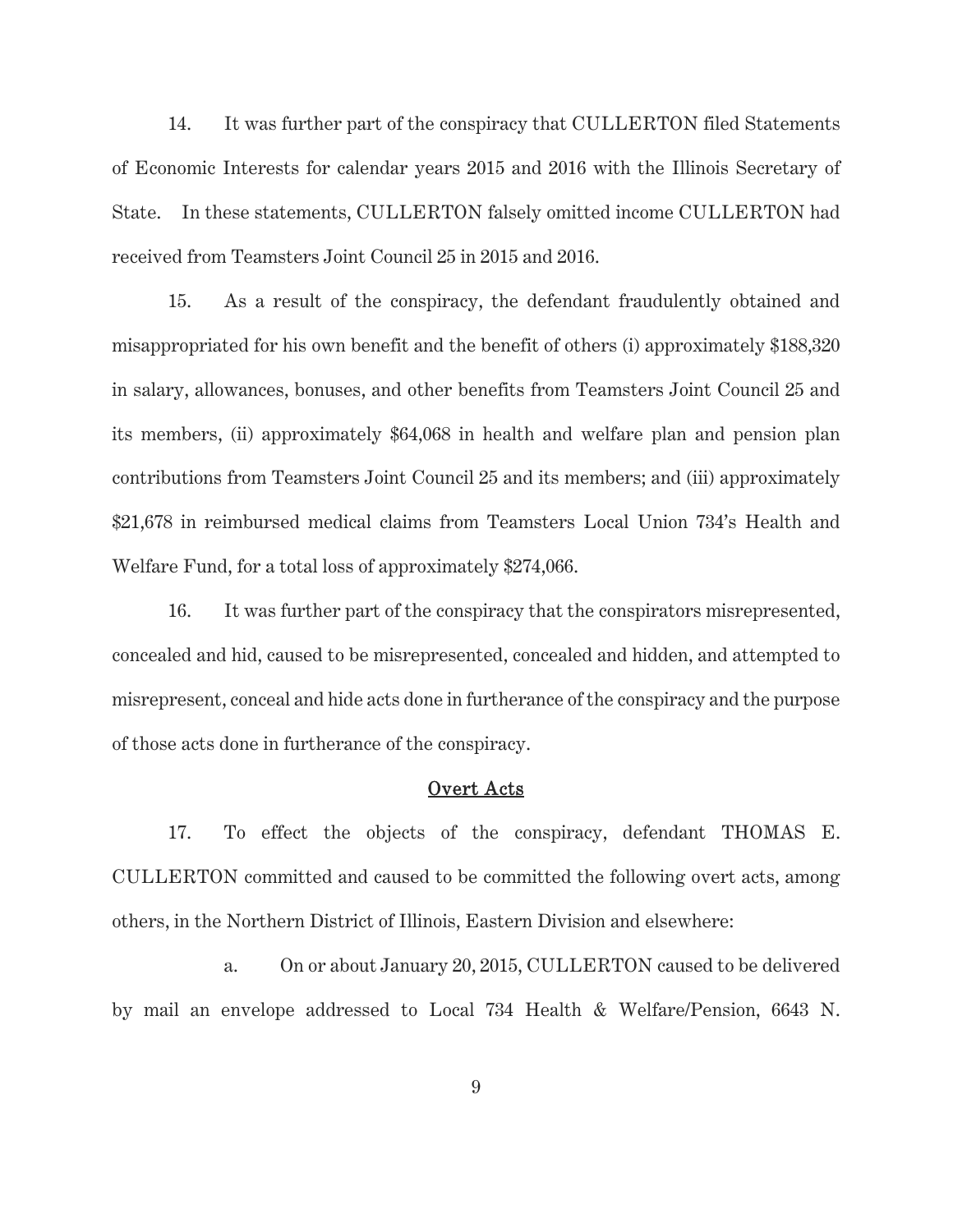Northwest Hwy, Chicago, IL 60631, which envelope contained a pension contribution check for \$575 made out to Local 734 Pension.

 b. On or about February 18, 2015, CULLERTON caused to be delivered by mail an envelope addressed to Local 734 Health & Welfare/Pension, 6643 N Northwest Hwy, Chicago, IL 60631, which envelope contained a health and welfare contribution check for \$1,375 made out to Local 734 Health & Welfare.

 c. On or about March 18, 2015, CULLERTON caused to be delivered by mail an envelope addressed to Local 734 Health & Welfare, 6643 N Northeast Hwy, Chicago, IL 60631-1360, which envelope contained a health and welfare contribution check for \$1,100 made out to Local 734 Health & Welfare.

 d. On or about October 15, 2015, CULLERTON caused a funds transfer in the amount of approximately \$1,692.79, which funds were credited to account number \*\*\*\*\*\*\*388 at West Suburban Bank.

 e. On or about November 13, 2015, CULLERTON caused a funds transfer in the amount of approximately \$1,692.79, which funds were credited to account number \*\*\*\*\*\*\*388 at West Suburban Bank.

 f. On or about December 15, 2015, CULLERTON caused a funds transfer in the amount of approximately \$1,692.79, which funds were credited to account number \*\*\*\*\*\*\*388 at West Suburban Bank.

 g. On or about January 15, 2016, CULLERTON caused a funds transfer in the amount of approximately \$1,694.08, which funds were credited to account number \*\*\*\*\*\*\*388 at West Suburban Bank.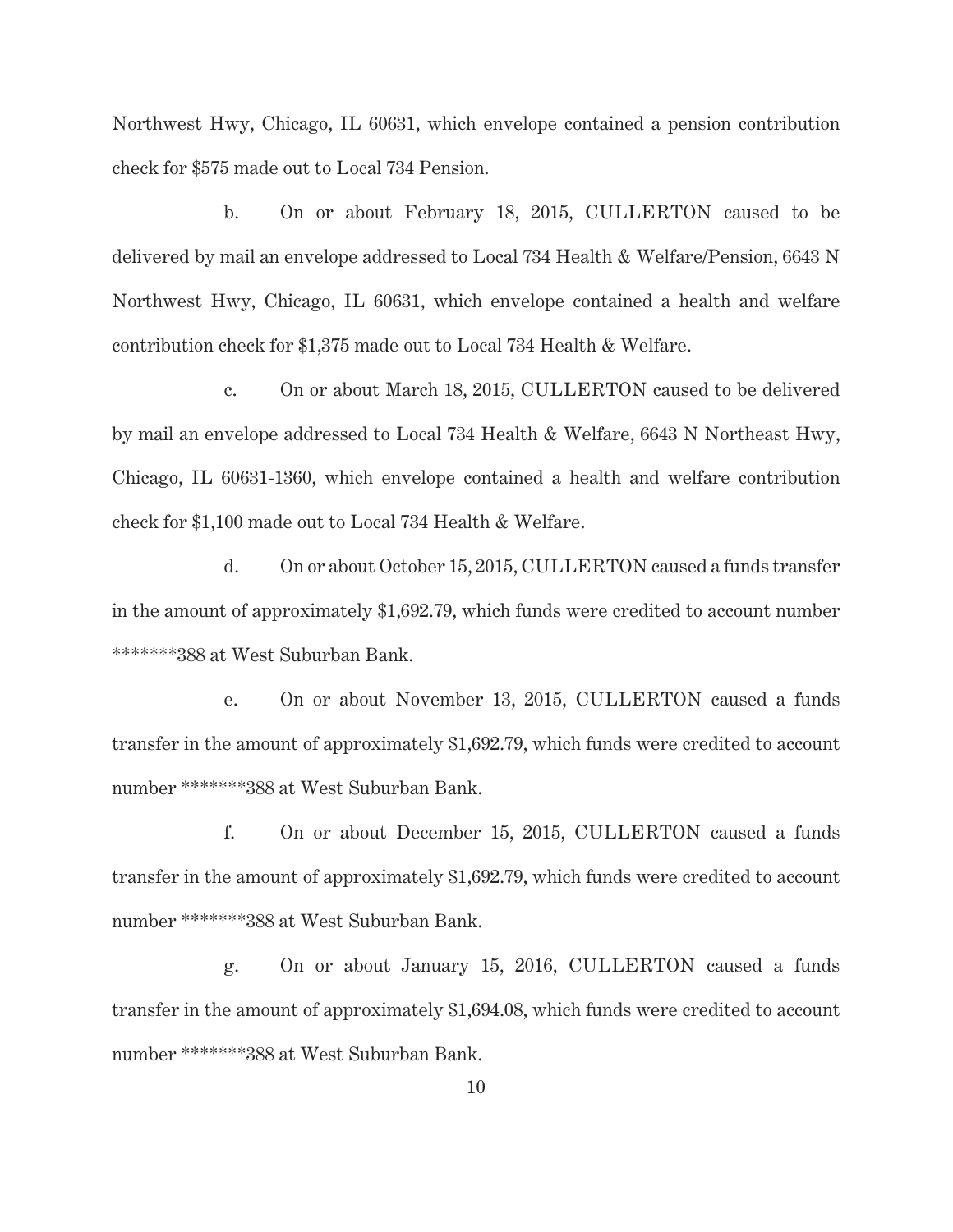h. On or about April 26, 2016, CULLERTON submitted and caused to be submitted to the Office of the Secretary of State of Illinois a signed Statement of Economic Interests for calendar year 2015, which falsely omitted reference to funds CULLERTON received from Teamsters Joint Council 25 in 2015.

 i. On or about April 28, 2017, CULLERTON submitted and caused to be submitted to the Office of the Secretary of State of Illinois a signed Statement of Economic Interests for calendar year 2016, which falsely omitted reference to funds CULLERTON received from Teamsters Joint Council 25 in 2016.

All in violation of Title 18, United States Code, Section 371.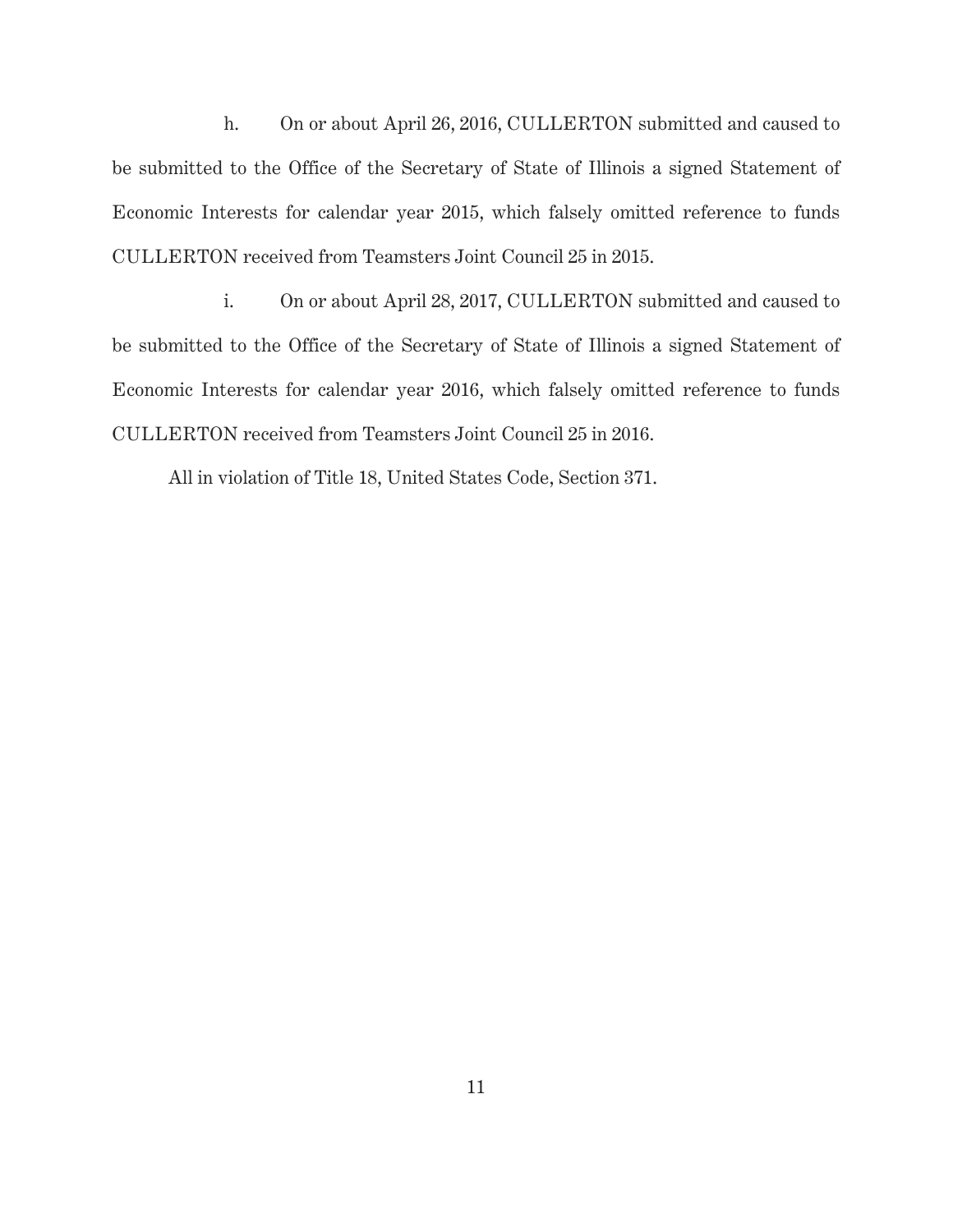# COUNTS TWO THROUGH FORTY

The SPECIAL DECEMBER 2017 GRAND JURY further charges:

1. Paragraph 1 of this indictment is incorporated here.

2. On or about the dates set forth below, at Chicago, in the Northern District of Illinois, Eastern Division, and elsewhere,

# THOMAS E. CULLERTON,

defendant herein, did embezzle, steal, and unlawfully and willfully abstract and convert to his own use, the moneys, funds, property, and other assets of a labor organization, namely, Teamsters Joint Council 25, by which he was employed, in the approximate amounts set forth below:

| <b>COUNT</b> | <b>DATE</b>             | <b>AMOUNT</b> |
|--------------|-------------------------|---------------|
| Two          | <b>January 15, 2015</b> | \$1,648.63    |
| Three        | <b>January 30, 2015</b> | \$2,531.83    |
| Four         | February 13, 2015       | \$1,648.63    |
| Five         | February 27, 2015       | \$1,648.63    |
| <b>Six</b>   | February 27, 2015       | \$1,059.14    |
| Seven        | March 13, 2015          | \$1,648.63    |
| Eight        | March 31, 2015          | \$1,648.63    |
| Nine         | March 31, 2015          | \$1,059.14    |
| Ten          | April 15, 2015          | \$1,648.63    |
| Eleven       | April 30, 2015          | \$1,648.63    |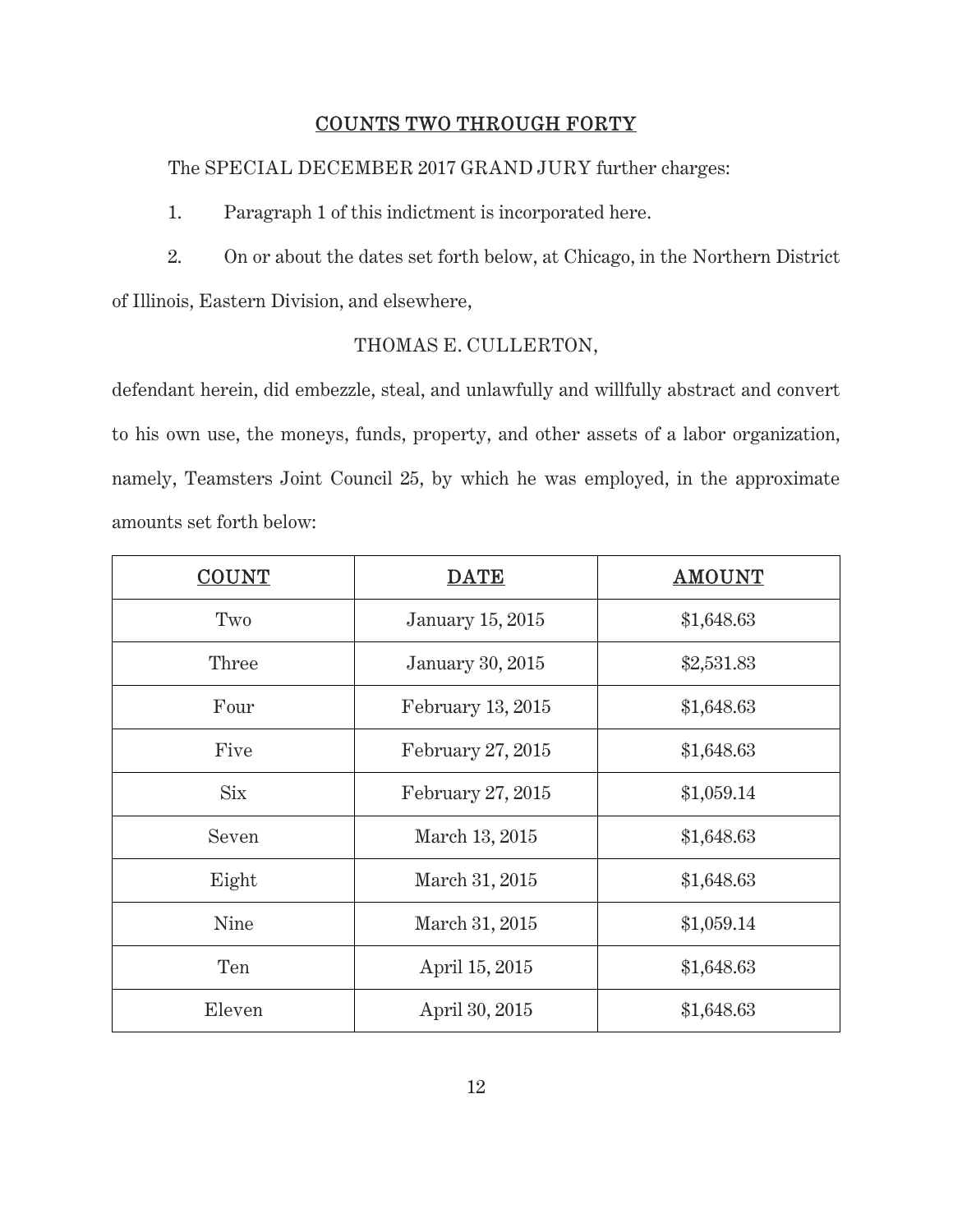| <b>COUNT</b> | <b>DATE</b>            | <b>AMOUNT</b> |
|--------------|------------------------|---------------|
| Twelve       | April 30, 2015         | \$1,059.14    |
| Thirteen     | May 15, 2015           | \$1,648.63    |
| Fourteen     | May 29, 2015           | \$1,692.79    |
| Fifteen      | May 29, 2015           | \$1,216.34    |
| Sixteen      | June 15, 2015          | \$1,692.79    |
| Seventeen    | June 30, 2015          | \$1,692.79    |
| Eighteen     | June 30, 2015          | \$1,216.34    |
| Nineteen     | July 15, 2015          | \$1,692.79    |
| Twenty       | July 31, 2015          | \$1,692.79    |
| Twenty-One   | July 31, 2015          | \$1,216.34    |
| Twenty-Two   | <b>August</b> 14, 2015 | \$1,692.79    |
| Twenty-Three | August 31, 2015        | \$1,692.79    |
| Twenty-Four  | August 31, 2015        | \$1,216.34    |
| Twenty-Five  | September 15, 2015     | \$1,692.79    |
| Twenty-Six   | September 30, 2015     | \$1,692.79    |
| Twenty-Seven | September 30, 2015     | \$1,216.34    |
| Twenty-Eight | October 15, 2015       | \$1,692.79    |
| Twenty-Nine  | October 30, 2015       | \$1,692.79    |
| Thirty       | October 30, 2015       | \$1,216.34    |
| Thirty-One   | November 13, 2015      | \$1,692.79    |
| Thirty-Two   | November 30, 2015      | \$1,692.79    |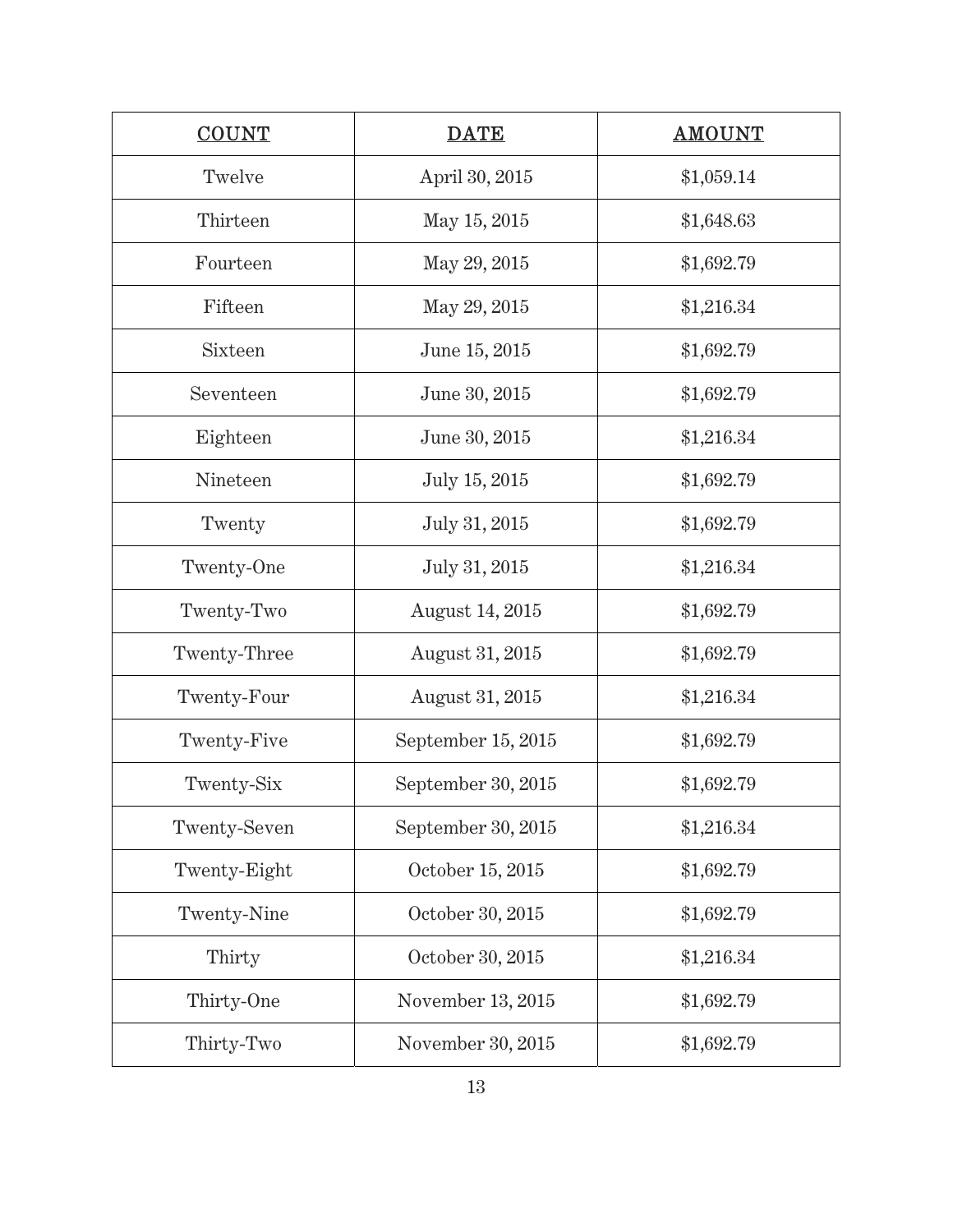| <b>COUNT</b> | <b>DATE</b>       | <b>AMOUNT</b> |
|--------------|-------------------|---------------|
| Thirty-Three | November 30, 2015 | \$1,216.34    |
| Thirty-Four  | December 15, 2015 | \$1,692.79    |
| Thirty-Five  | December 15, 2015 | \$899.44      |
| Thirty-Six   | December 31, 2015 | \$1,692.79    |
| Thirty-Seven | December 31, 2015 | \$1,216.34    |
| Thirty-Eight | January 15, 2016  | \$1,694.08    |
| Thirty-Nine  | January 29, 2016  | \$1,667.68    |
| Forty        | January 29, 2016  | \$1,217.11    |

In violation of Title 29, United States Code, Section 501(c).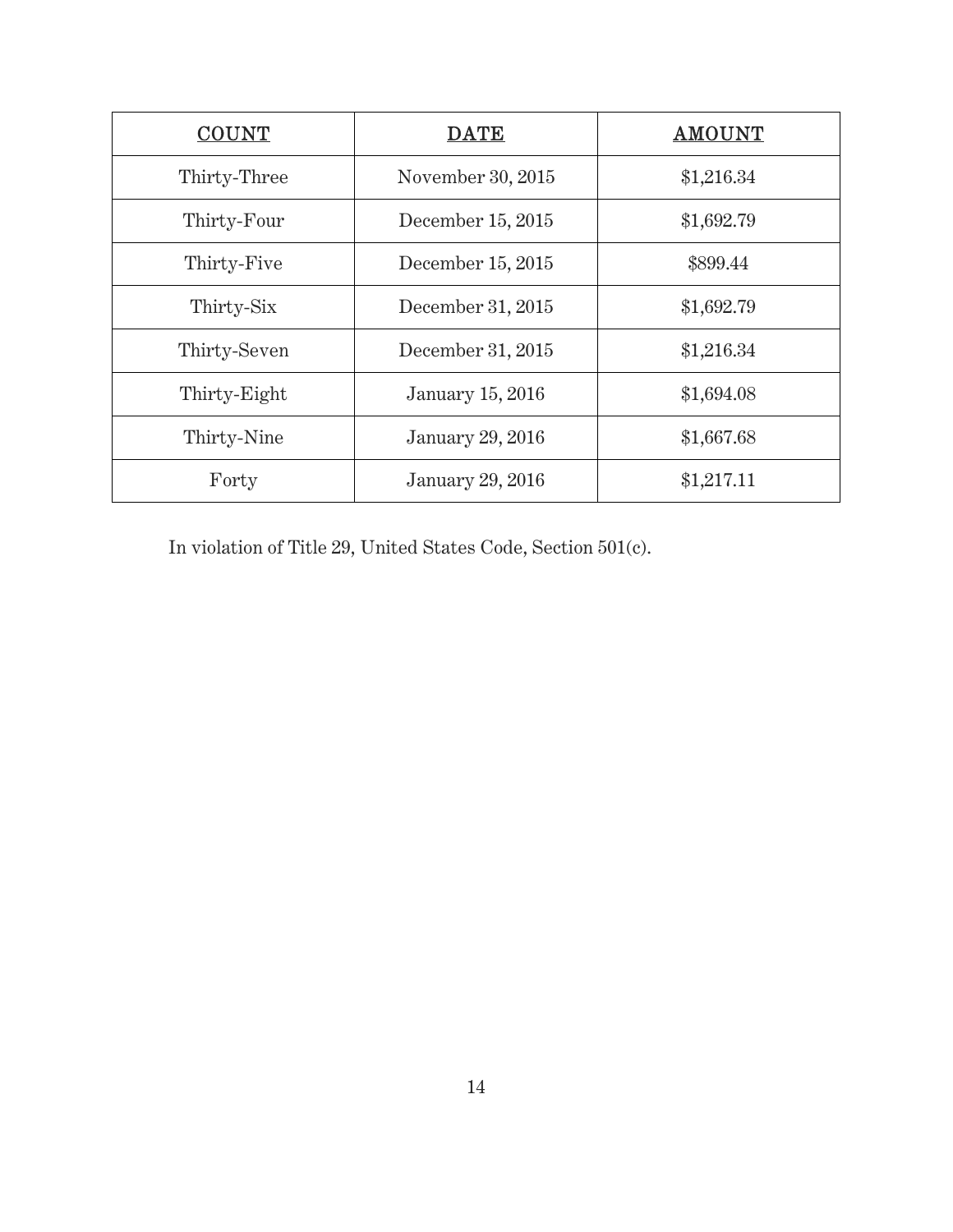### COUNT FORTY-ONE

The SPECIAL DECEMBER 2017 GRAND JURY further charges:

1. Paragraph 1 of Count One of this indictment is incorporated here.

2. Beginning in or around March 2013 and continuing until in or around April 2016, at Chicago, in the Northern District of Illinois, Eastern Division, and elsewhere,

### THOMAS E. CULLERTON,

defendant herein, in a matter involving a health care benefit program, did knowingly and willfully falsify, conceal, and cover up by trick, scheme, and device a material fact in connection with the delivery of and payment for health care benefits, items, and services.

 3. It was part of the scheme that CULLERTON sought to obtain health care benefits through the Teamster Local Union 734 Health and Welfare Fund by falsely representing himself to the Teamsters Local Union 734 Health and Welfare Fund to be a full-time employee of Joint Council 25, and by concealing and covering up that he was in fact not a full-time employee of Joint Council 25.

 4. It was further part of the scheme that CULLERTON caused contribution payments to be sent to the Teamsters Local Union 734 Health and Welfare Fund that made it falsely appear that CULLERTON was a full-time employee of Joint Council 25.

 5. It was further part of the scheme that CULLERTON submitted or caused to be submitted to the Teamsters Local Union 734 Health and Welfare Fund health care benefit claims and related paperwork for health care services that were provided to CULLERTON and members of his family, but in doing so, CULLERTON concealed and covered up that he was not eligible for participation in the Health and Welfare Fund as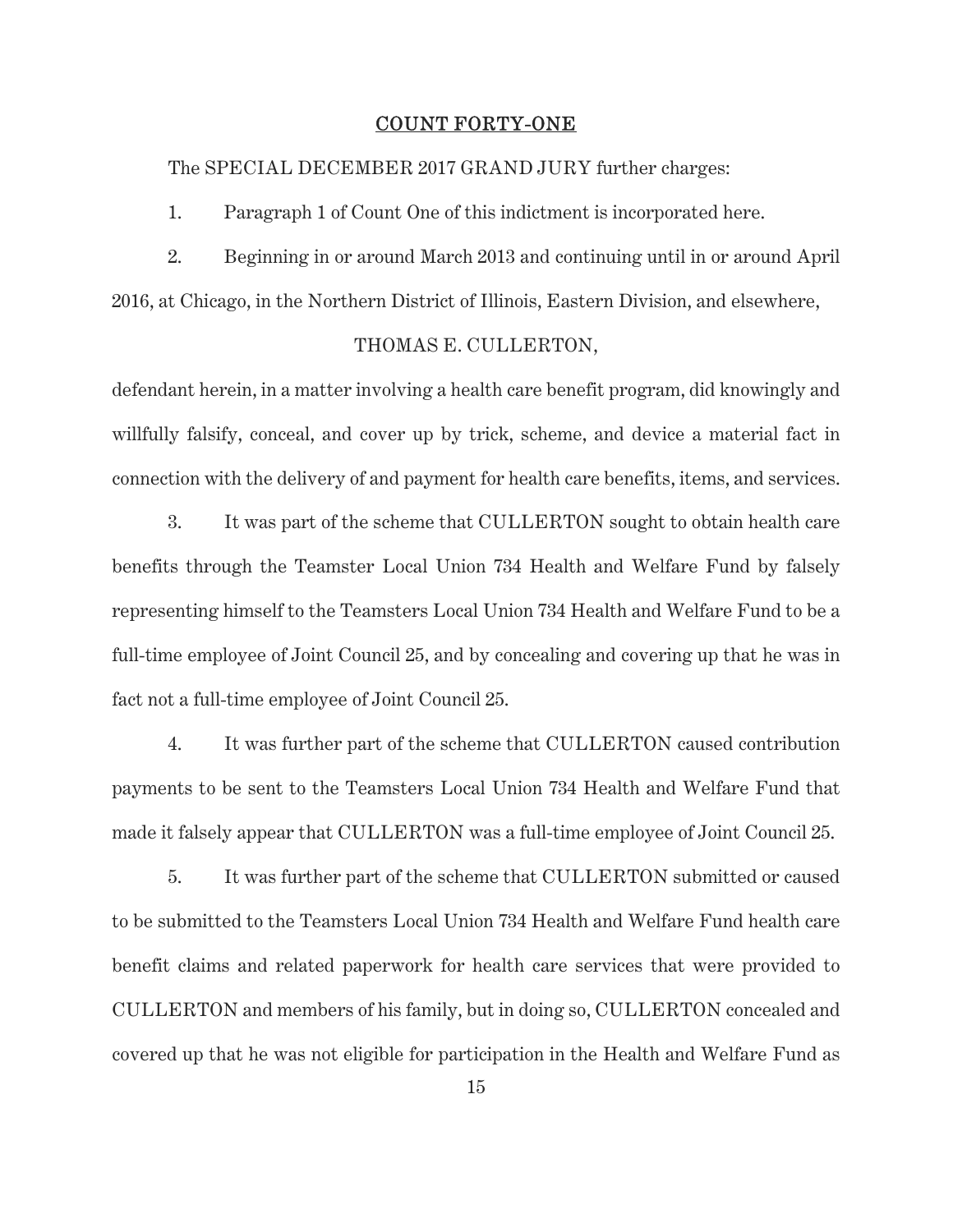an active employee, in that CULLERTON was not regularly scheduled to work at least thirty hours per week for Joint Council 25 and in fact did not work thirty hours per week for Joint Council 25.

 6. It was further part of the scheme that CULLERTON submitted and caused to be submitted to medical providers information that made it appear that he was employed by Teamsters Local Union 734 as a "route salesman," and in doing so, CULLERTON concealed and covered up that he was not eligible for participation in the Health and Welfare Fund as an active employee, in that CULLERTON was not regularly scheduled to work at least thirty hours per week for Teamsters Local Union 734, Joint Council 25, or any other employer that participated in the Health and Welfare Fund.

 7. It was further part of the scheme that CULLERTON obtained payment for approximately \$21,678 in health care benefits, items, and services from the Teamsters Local Union 734 Health and Welfare Fund even though he was not eligible to participate in the health and welfare plan as an active employee.

In violation of Title 18, United States Code, Section 1035(a)(1).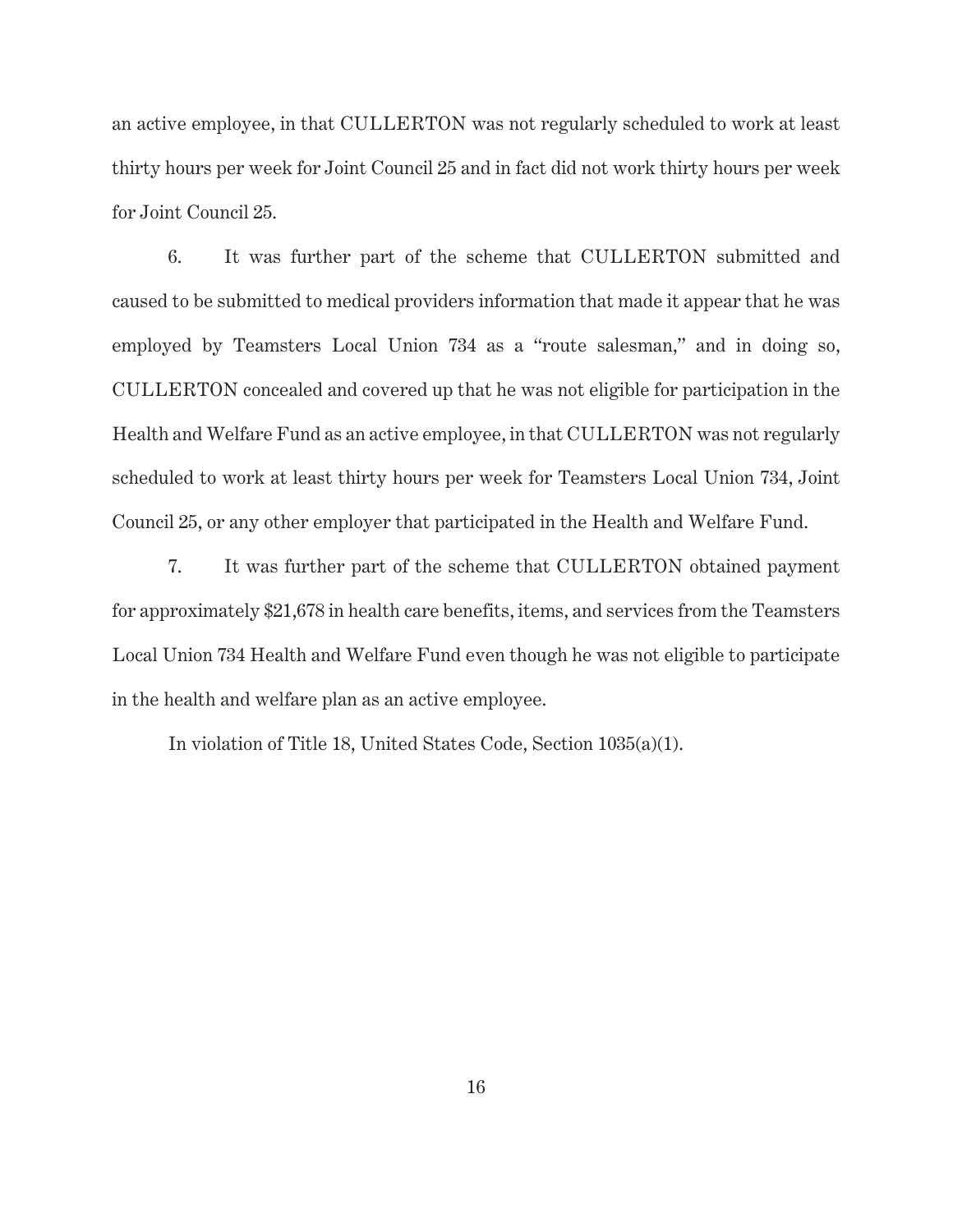### FORFEITURE ALLEGATION

#### The SPECIAL DECEMBER 2017 GRAND JURY alleges:

 1. Upon conviction of an offense in violation of Title 18, United States Code, Sections 371 and 1035(a)(1), and Title 29, United States Code, Section 501(c), as set forth in this indictment, defendant THOMAS E. CULLERTON shall forfeit to the United States of America any property which constitutes and is derived from proceeds traceable to the offense, as provided in Title 18, United States Code, Sections 981(a)(1)(C) and 982(a)(7), and Title 28, United States Code, Section 2461(c).

 2. The property to be forfeited includes, but is not limited to, a personal money judgment in the amount of at least approximately \$274,066.

 3. If any of the property described above, as a result of any act or omission by a defendant: cannot be located upon the exercise of due diligence; has been transferred or sold to, or deposited with, a third party; has been placed beyond the jurisdiction of the Court; has been substantially diminished in value; or has been commingled with other property which cannot be divided without difficulty, the United States of America shall be entitled to forfeiture of substitute property, including, but not limited to, the following property, as provided in Title 21, United States Code, Section 853(p): The real property commonly known as 126 North Charles Avenue, Villa Park, Illinois 60181, legally described as follows:

> LOT 76 IN F.D. PAYNE'S ADDITION TO VILLA PARK, BEING A SUBDIVISION IN THE SOUTHWEST QUARTER OF SECTION 3, TOWNSHIP 39 NORTH, RANGE 11, EAST OF THE THIRD PRINCIPAL